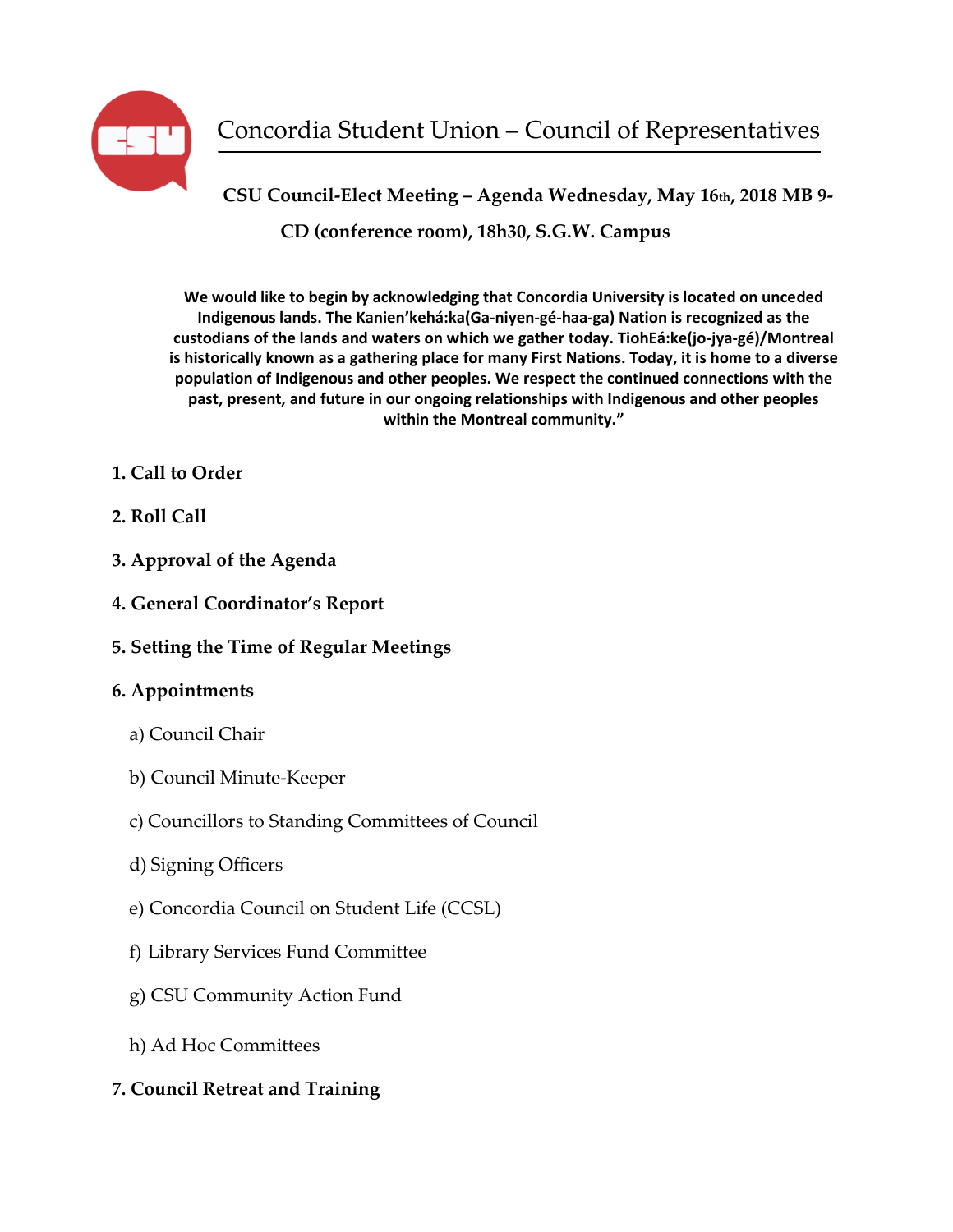### **8. CSU Email Addresses and Council Communications**

#### **9. Question Period**

#### **10. Announcements**

#### **11. Adjournment**

#### **1. Call to Order**

*The meeting was called to order at 18h48.*

### **2. Roll Call**

Chair: I'd like to welcome you all to the CSU, and congratulations on your elected positions. I know campaigning is not easy, and is sure you will have productive meetings this year. I was last year's Chairperson for the union. I'm going to send a more formal email outlining responsibilities, what's expected of Councilors before the next meeting. To begin this on a note so we're on the same page, in terms of attendance, make sure you email the chair requesting an excusal if you cannot attend the next meeting. Each councilor has three absences before being deemed resigned.

In terms of how Council operates, we use Robert's Rules. There are resources online. I know the first meeting's a bit...people aren't familiar with how it runs. You raise your placard to be put on the Speaker's List, whenever you need to. Make sure you respect the speaking turn, when someone is speaking, you are not. In general, respect is the name of the game. When you speak, ensure you are addressing the room in an appropriate tone. An important part of Robert's Rules is to not directly address people in the room, no pointing or being accusatory when speaking as a matter of Parliamentary procedure.

A note on the implication, you've all been elected here by your respective faculties. Keep that in mind when you conduct yourself at meetings, you represent your faculty.

It is very important, you are not only speaking for yourself, this is a Board with legal obligations. There will be Council trainings in June on Robert's Rules, the legal implications, the functions of the University, so keep an eye out. If you have any dietary restrictions, you can email the student life coordinator. It's usually them who takes care of dealing with food and stuff like that.

With that being said, we are operating off the agenda. Please sign the Roll Call sheet, it is important for attendance. That being said, if there are any questions, don't hesitate to ask. There are some 2nd year Councilors in the room. If you're unsure of how to proceed, raise your placard and you can ask about how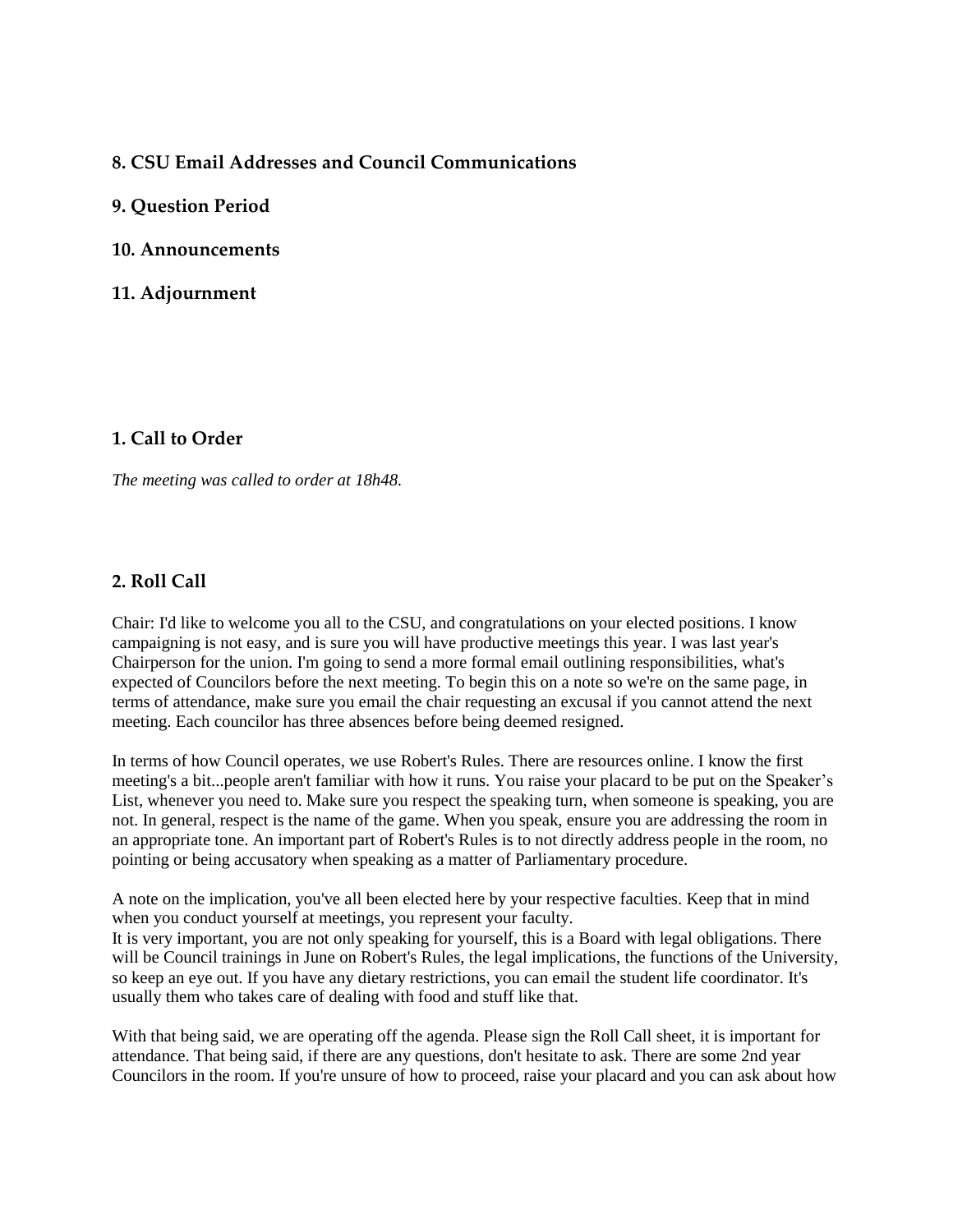things work in terms of procedure. There are quick hints on the back of the placard as well. Historically this meeting can be a little lengthy, but I'll try to make it as painless as possible. Any questions before we begin? Okay. At this point we are on the Motion to Approve the Council Elect Meeting Agenda.

## **3. Approval of the Agenda**

*C. Owusu-Acheaw moves to approve the agenda. J. Haas seconds the motion.*

In Favor: 17 Opposed: 0 Abstained: 0

*The agenda is approved.* 

#### **4. General Coordinator's Report**

S. Hough-Martin: My name is Sophie, I'm the incoming General Coordinator. I'd like to give you an update about our work this month. We did training, a prep for leadership conference with all the faculty associations. We got to meet some of the members of the president's executive group. The incoming executive team and I are trying to work on a work plan for the summer. I also attended the Utile General Assembly. The CSU is in partnership with them for the housing project. I am the point person for the taskforce on sexual violence. We look forward to doing the best we can, so thank you.

Chair: Any discussion or questions for the General Coordinator?

Chair: To clarify, this isn't an actual meeting because your mandates haven't started, everything we do today will need to be approved in June. We're not putting anything into motion right now. It's not technically going to be binding until it is ratified. That being said, we are on point 5.

#### **5. Setting the Time of Regular Meetings**

*C. Thompson-Marchand moves to set the time to every 2nd Wednesday at 6:30 pm.*

*J. Haas seconds the motion.*

C. Thompson-Marchand: It is the usual time we meet last Council elect had a long debate and we arrived at this same point. I'd like to speed things up. It's been working well.

Chair: To clarify, meetings are to be held the 2nd Wednesday of the month with the exception of October, November and January when they are the 2nd and 4th. Any discussion?

R. Blaisdell: This is something some of the new Councilors might not have experience with, occasionally we have meetings that run late into the night. I'd like to feel the room as to what they think about mandating an end and start time to meetings. We can discuss that at length, but I would like to limit council to not go past 1am. I don't think that Council is effective past that time, even though it may be necessary to finish the agenda. We should start with the expectation that we will not be here past 1am.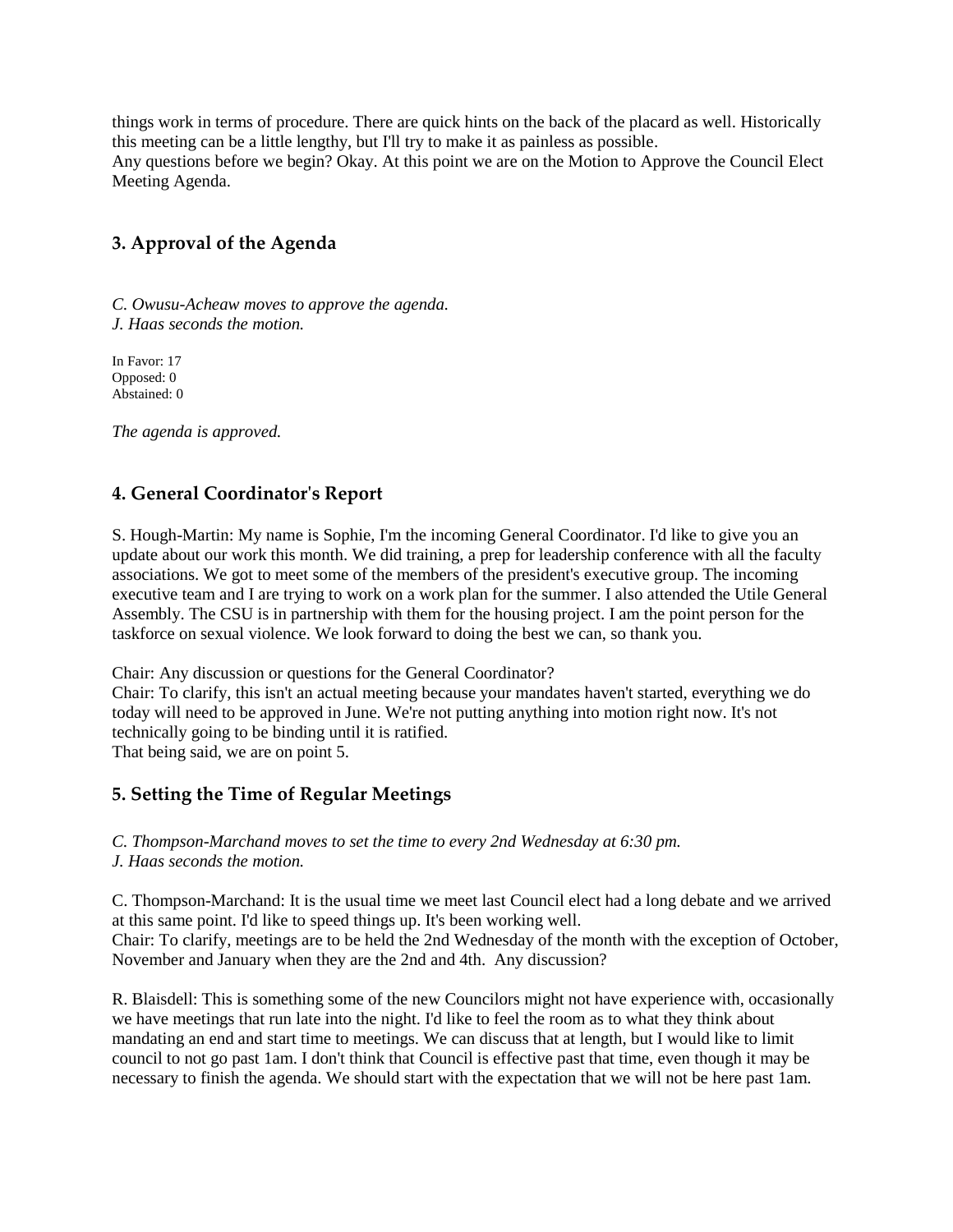J. Hanna: I would like to voice my agreement, maybe we can amend that we can make exceptions in rare cases. Maybe if one or two items are left you can motion to extend.

C. Owusu-Acheaw: Doesn't the CSU have a policy of Taxi rides being covered if the meeting is covered?

Chair: Yes.

J. Hutton: I have been on student councils at other universities, the standard meeting should be three hours. Maybe you should have a motion to extend them would be better. We should think of creative ways to do that.

S. Hough-Martin: I want to second what John said, the fact we've had meetings that have gone that long, I have experience with my first meeting lasting till about 3am. It's a little long, maybe we should expect people to come more prepared for council. A lot of those issues could have been avoided by that. Setting a time limit could be a great idea. I think we all understand that those 1am meetings should be a rare occasion.

J. Haas: I also want to say though something about limiting it to 1am, we should take into account that some members on council who have early classes on Thursday, and they might live further out. By that time they won't be in good shape for class.

S. Candido: I was going to second what John said. I guess, third his motion. For the sake of efficiency, should there be a need to extend a meeting to cover the agenda it could be justified.

Chair: To clarify there is one motion on the floor, to set the time, if you want to amend you have to proceed officially with "I move".

*R. Blaisdell moves to limit council to 11:30 at night except with approval of a 2/3 majority C. Thompson-Marchand seconds the motion.*

R. Blaisdell: What John said is very apt, 3 hours is...I've been on council when it's sufficient to go beyond 3 hours, but if everyone reads the documents in advance and there are no surprise documents, it would be as it should be. If you show up 15 minutes early and something goes wrong, you're still "on time". We set it for 11:30 and that's the expectation, and if we need to go longer it wouldn't be too long. I'm proposing a 2/3 majority because of the issue of quorum. If people in the room want to be excused to leave, if we only get half of the people voting to stay, the rest can just leave and we'd lose quorum.

Chair: Any dissent to the amendment?

C. Kalafatidis: Do you mind if I start with a point of information? I want to understand, did you say until 11:30? Okay. Well we were talking about it not going past 12, 11:30 would end at 12 anyway. We should aim for a bit lower, like 10:30 or 11.

J. Haas: Can I make an amendment if it's friendly that at 11 there's a warning that it's close to 11 and then council can decide.

Chair: You can always just ask for it to be done and it will be done. I don't think it requires a motion, but if you'd like to move to amend...

J. Haas: Okay, that's okay.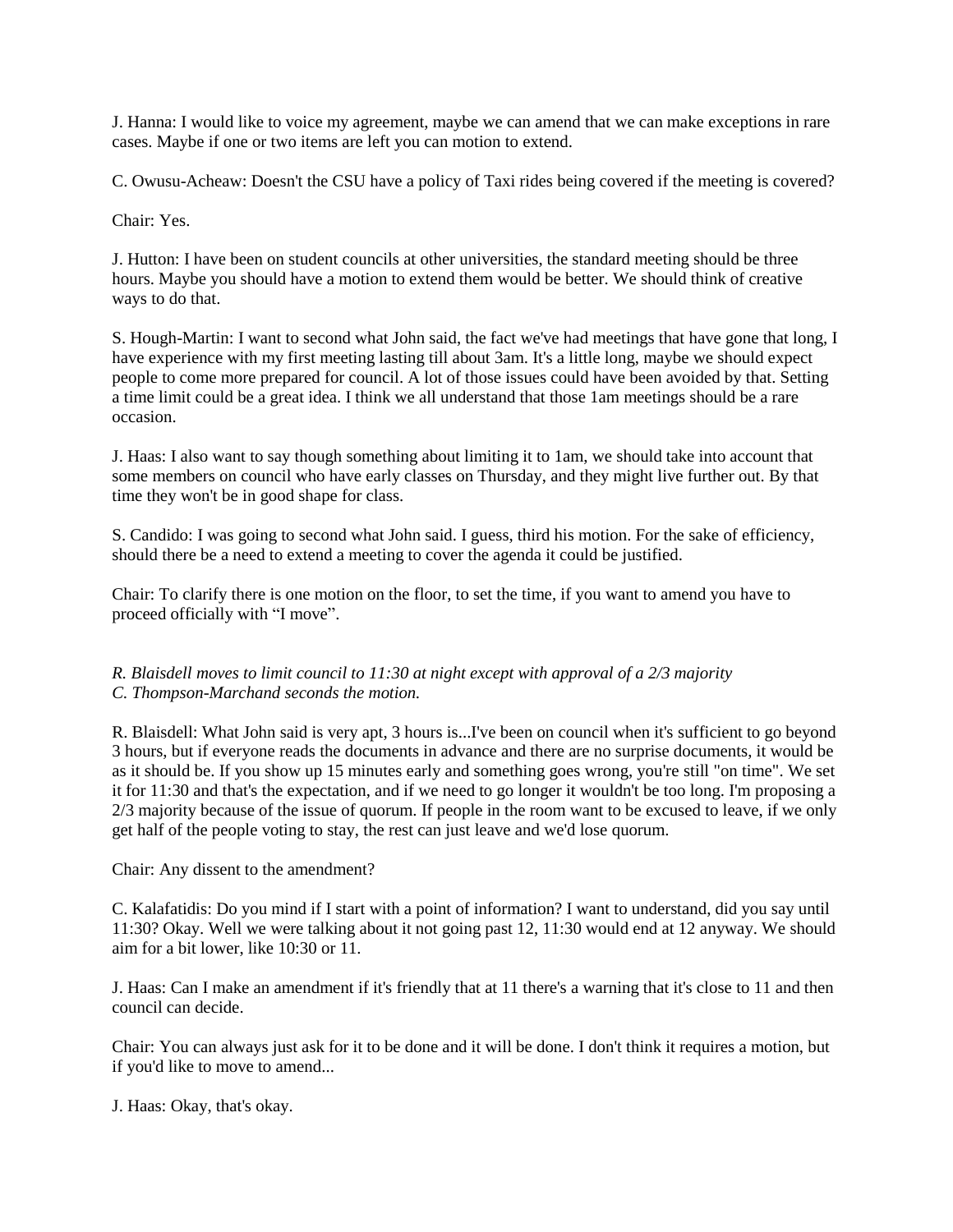R. Gaudet: I don't think arguing over exact times is necessary, we should set a time and aim for it based on the meeting.

C. Owusu-Acheaw: Rory mentioned efficiency, but the problem with Jarad's point is if we get a warning at 11, then we're going to feel pressured to finish rather than discuss important issues on hand. I don't want to see things rushed when Council is here.

P. Somefun: I'd like to say what Rowan said about either tabling this or picking a time, there are people who are here invited for interview and we'd like to not let their time go to waste, too.

*J. Haas moves to call the question. A. Karasick seconds the motion.*

Chair: To narrate a little, the question has been called. It means you want to decide to vote on the motion on the table.

In Favor: 16 Opposed: 0 Abstained: 2

*The motion carries.*

Chair: Now we'll vote on the amendment on the table, to limit council to 11:30 except by express approval of a 2/3 majority.

In Favor: 18 Opposed: 0 Abstained: 0

*The motion carries.* 

Chair: We are back on the main motion.

J. Hanna: For 6:30, Wednesdays, right?

Chair: Yes.

In Favor: 17 Opposed: 0 Abstained: 1

*The motion carries.*

J. Haas: Will this be included in tonight's council or after tonight?

Chair: The thing about tonight is that it's not an official meeting, it's more like a discussion. If you want to end at 11:30, you can. It's up to you.

Chair: We are on Appointments.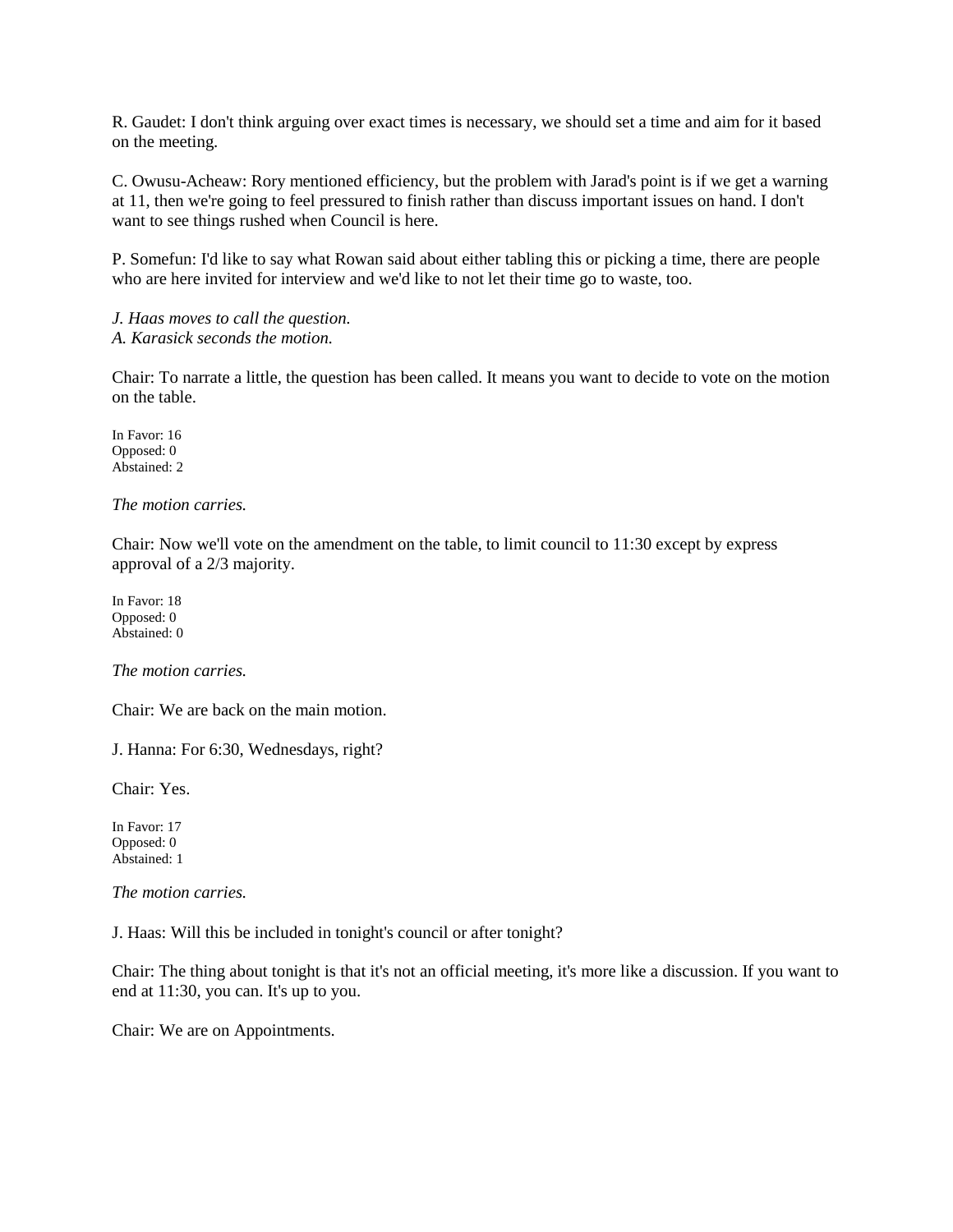### **6. Appointments**

#### **a) Council Chair**

*R. Blaisdell moves to go into closed session and temporarily appoint the incoming General Coordinator as the Chair. C. Thompson-Marchand seconds the motion.*

In Favor: 17 Opposed: 0 Abstained: 0

*The motion carries, and the Meeting is now in Closed Session.*

*J. Haas moves to bring in Caitlin Robertson in for an interview. C. Thompson-Marchand seconds the motion.*

*J. Hanna moves to call the question. J. Haas seconds the motion.*

In Favor: 9 Opposed: 0 Abstained: 7

*The question has been called.* 

In Favor: 12 Opposed: 0 Abstained: 5

*The motion carries, Caitlin Robertson is interviewed.*

Yes: 12 No: 6 Abstained: 0

*C. Robertson has been appointed to the position of Chair of Council. The Chair returns to the Meeting. The proposed ten-minute recess is considered friendly.* 

#### **b) Minute Keeper**

*The Minute Keeper was excused during the interview process so this portion of the Meeting has not been transcribed.*

# **c) Appointment of Councilors to Standing Committees of Council**

Chair: It's recommended that councilors sit on at least one committee, but it is not necessary.

C. Owusu-Acheaw: Did we ratify the minutes of closed session?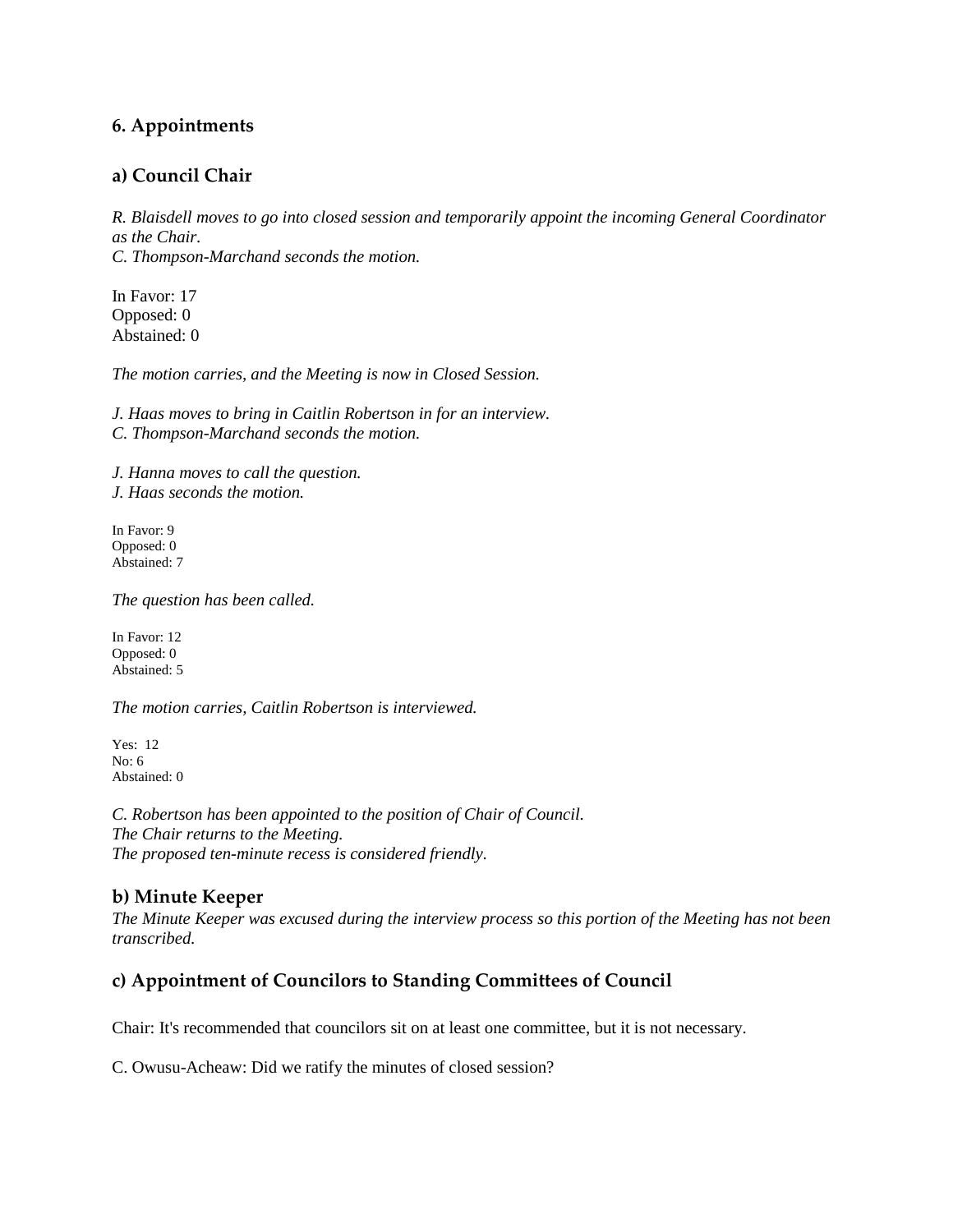Chair: We would do it in June. We will follow the order in the standing regulation. I'll give the floor to the chair of that committee, how often it meets, what days they will meet, their plans, people will raise their placards to nominate themselves or someone else with their consent. And you'd need a second from somebody in the room. I'll allow all the nominations to proceed until everyone is done. After that I'll give you a couple seconds to say why you should sit on the committee, and we'll proceed to a vote. If there is more than the amount of applicants for the number of seats, the CSU moved to do a close ballot last year. If we want to do it, no motion required. If not, then one is. We'll use appointments as our 'echantillon'. Appointments chair is..?

J. Hutton: That's me. The appointments committee, the workload is mostly focused on the summer as you would be able to appoint people to different things easily. It would slow down around August with a few more around the end of the Winter semester. The idea is as various positions within the CSU have to be filled, the CSU solicits student input to application positions, we would post interviews and make recommendations to council. The examples of position would be senate appointments, we need to fill the Student at Large position at each standing committee, and members of the Judicial Board as some examples.

Chair: How often do they meet?

J. Hutton: Not on a set schedule, on an as-needed basis. Most of the meetings will be in the summer.

- *A. Karasick moves to nominate themselves.*
- *C. Owusu-Acheaw seconds the nomination.*
- *P. Quinn: moves to nominate themselves.*
- *D. Ferraria seconds the nomination.*
- *C. Kalafatidis moves to nominate themselves.*
- *Jared seconds the nomination.*
- *M. Berner moves to nominate themselves.*
- *R. Gaudet seconds the nomination.*
- *R. Gaudet moves to nominate themselves.*
- *M. Berner seconds the nomination.*

J. Abi Semaan: Summer, July august or June?

J. Hutton: all of them but realistically mostly in August. You get the most at the start of school year, that's when the interviews would take place.

S. Hough-Martin: I'd like to make a note of gender parity, to consider it when applying or electing. It's important that it's not just (forgive me), a male majority. Consider gender parity.

Chair: The committees don't have to be filled today; if you're undecided today these committees will keep coming up at every meeting.

C. Owusu-Acheaw: How many "At Large" seats are there at this committee?

J. Hutton: One per committee.

Chair: I'll give you the opportunity to motivate for your positions.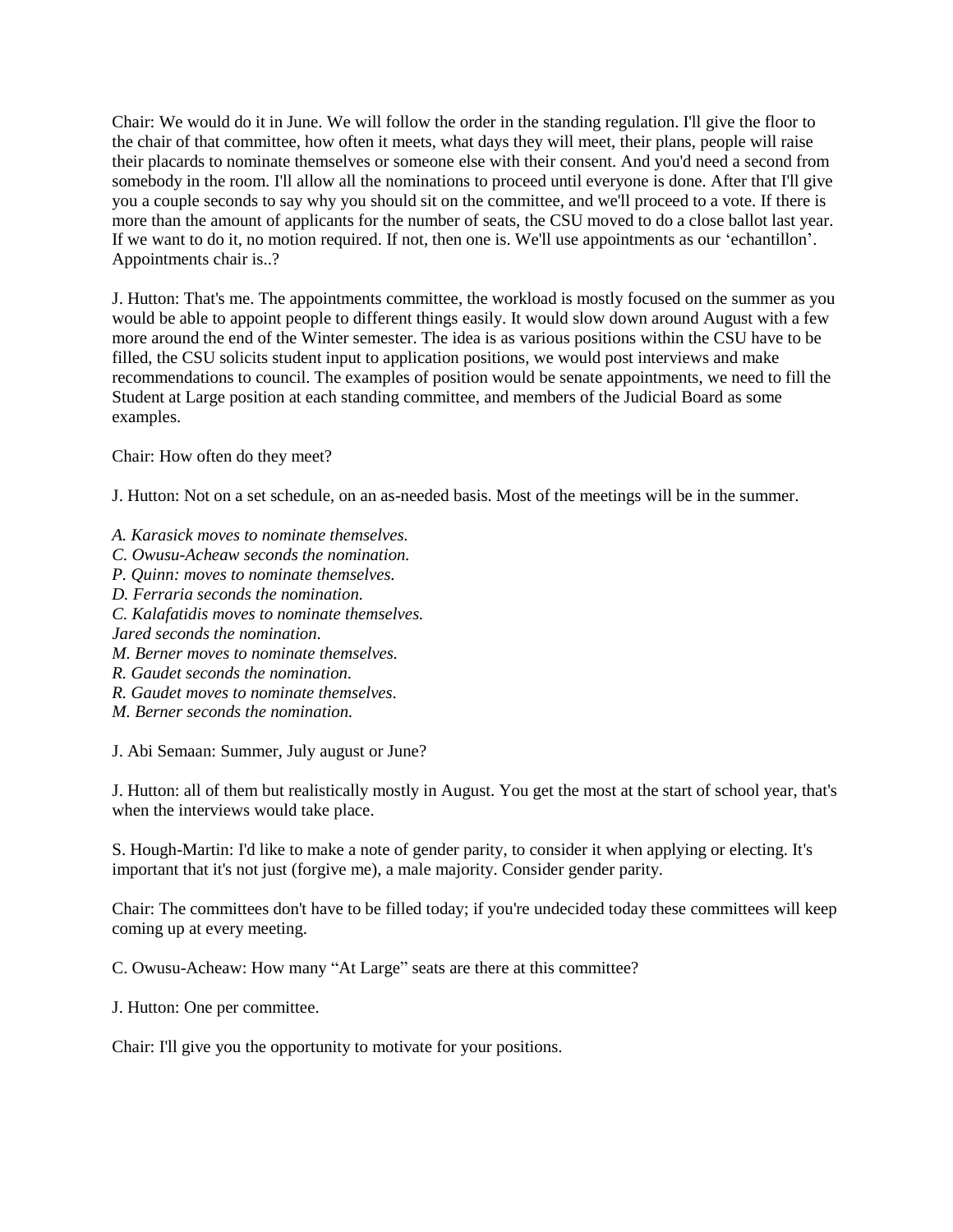A. Karasick: Nothing particularly important but I feel I'd do a good job at nominating people, doing oversight and I've been strongly against conflict of interest. I think this is the perfect place for me to do that.

P. Quinn: I've had some relevant experience at Policy. I take my job seriously, I've been on ASFA council and I make sure when it comes to appointments I want to ensure there are no conflicts, and that we are getting the best candidates.

C. Kalafatidis: When I heard it was a "summer thing" I thought it was great. I have no job this summer. I worked for Ted Ex Concordia where I did interviews to generate teams and put together speaker lineups. I put together a successful slate for student elections and I am open to talent.

M. Berner: I worked on the Concordia Food Coalition, working on their HR committee. I'm also involved with ASFA, I coach and belong to the ASFA task force. I'm particularly interested in Gender Parity and racialized, indigenous voices are heard. And my summer is open.

R. Gaudet: My summer is also open. I've also been on this committee before for 2016-2017 and was reappointed for 2017 last year. I've been on before, sat on over half the standing committees of council. I generally know the CSU quite well, and its needs.

Chair: Either the floor is open, or we can do a secret ballot if there is an excess of applicants.

Chair: At this point there's five applicants for four positions. I'd open the floor briefly to motivate. I'll go on a little tangent. We're speaking of our colleagues; please remember the fun of gender-neutral pronouns. We use "they". It's a matter of respect, fairness and solidarity. I know it's not everyone's first nature, so I'll be gentle with reminders. If anyone would like to say anything, now's the time.

S. Hough-Martin: I would like to motivate for Margot and Rowan. I've worked with Margot with Policy Drafting committee which we drafted together. Rowan and I have worked together on the CSU and Rowan is very knowledgeable and provides great institutional memory.

C. Owusu-Acheaw: I'm going to motivate for Alex. They're my successor and they are open-minded. I am confident they will operate with good financial management in mind. I know them for their work at the model UN at Vanier and Concordia and they will bring their competencies to the table.

A. Karasick: I would like to motivate for Chris, as someone running with Chris previously, I know they are good at sourcing people and identifying conflicts.

P. Somefun: I'd like to motivate for Margot because I've known them this past semester and worked with them on the ASFA sexual violence policy and really think they offer a voice that promotes intersectionality and that's important to everyone here.

C. Kalafatidis: I'd like to motivate for P. Quinn:. I know them through their work at ASFA council and they take it beyond way too seriously and sinks their life into it. Watching them work is part of why I'm here right now. Council always sounded boring to me, and got excited about it through their work.

S. Candido: I would like to motivate for Chris and Rowan. I believe having someone experienced in committees can provide the right perspective for new Councilors and have the right sense of priority that the CSU can create a lot of conductivity out of. I believe Chris has a profound understanding of how appointments work, providing new perspectives that may advance the CSU's efforts.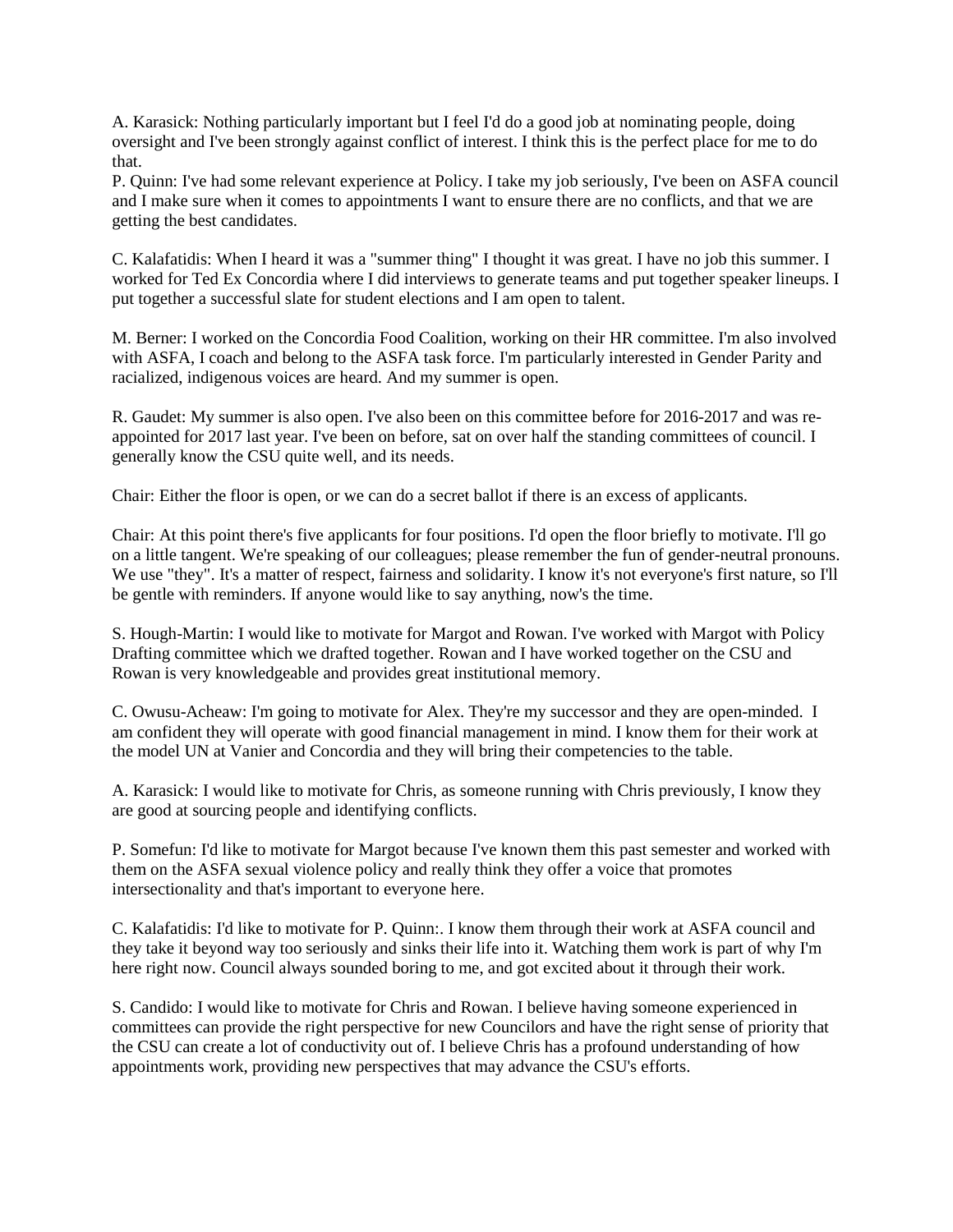*D. Ferraria moves to commence voting. C. Thompson-Marchand seconds the motion. The motion carries unanimously.*  Chair: We will move to a vote by secret ballot.

Chair: Based on the results of the secret ballot are Chris, P. Quinn:, Alex and Margot. With that, I said we'd go in the order of the Standing Regs and we didn't do that. So now we're on the point of Clubs and Space Committee under the purview of the Internal Executive, Princess.

P. Somefun: Hi everyone you all know me as princess. I am the chair of the Clubs and Space committee. We will be in charge of approving budgets, clubs, figuring out spacing, we will meet about once a month, I plan on helping provide good snacks, and yeah! That's it.

Chair: At this point the floor is open for nominations. For council to know, I received a request from Councillor Peter who could not make it today, they'd like to be nominated to the Clubs and Space committee.

- *D. Ferraria moves to nominate themselves.*
- *R. Blaisdell seconds the motion.*
- *P. Keleher moves to nominate themselves.*
- *S. Hough-Martin seconds the motion.*

J. Hutton: To keep things flowing neatly, I ask that discussion of the candidates wait until the nominations are closed.

- *R. Gaudet moves to nominate Zoe with their consent.*
- *J. Abi Semaan moves to nominate themselves, and Hilal Ghanem with their consent.*
- *R. Blaisdell seconds the motion.*

H. Ghanem: How many positions are there?

Chair: Four per committee, with five applicants currently.

*M. Berner moves to nominate themselves.* 

*J. Hanna seconds the nomination.*

R. Blaisdell: I want to let everyone who is discussing the nomination, Clubs and Space takes a lot of time especially at the beginning of the year. You will spend hours going over a few Club's budgets, it isn't a matter of efficiency. There are a tonne of clubs. It's important to be prepared during the summer and the beginning of the year to be meeting frequently for long periods of time and doing your homework first.

#### *P. Keleher withdraws their nomination.*

D. Ferraria: I read the other ones, this one seems more involving. I want to be directly involved and finding the best way to engage with those students.

R. Gaudet: For Zoe, they discuss their knowledge on managing budgets, they were a financing secretary and they are involved in the Concordia Community and is involved. They'd like to support new clubs and help with the Underground Tours of Concordia.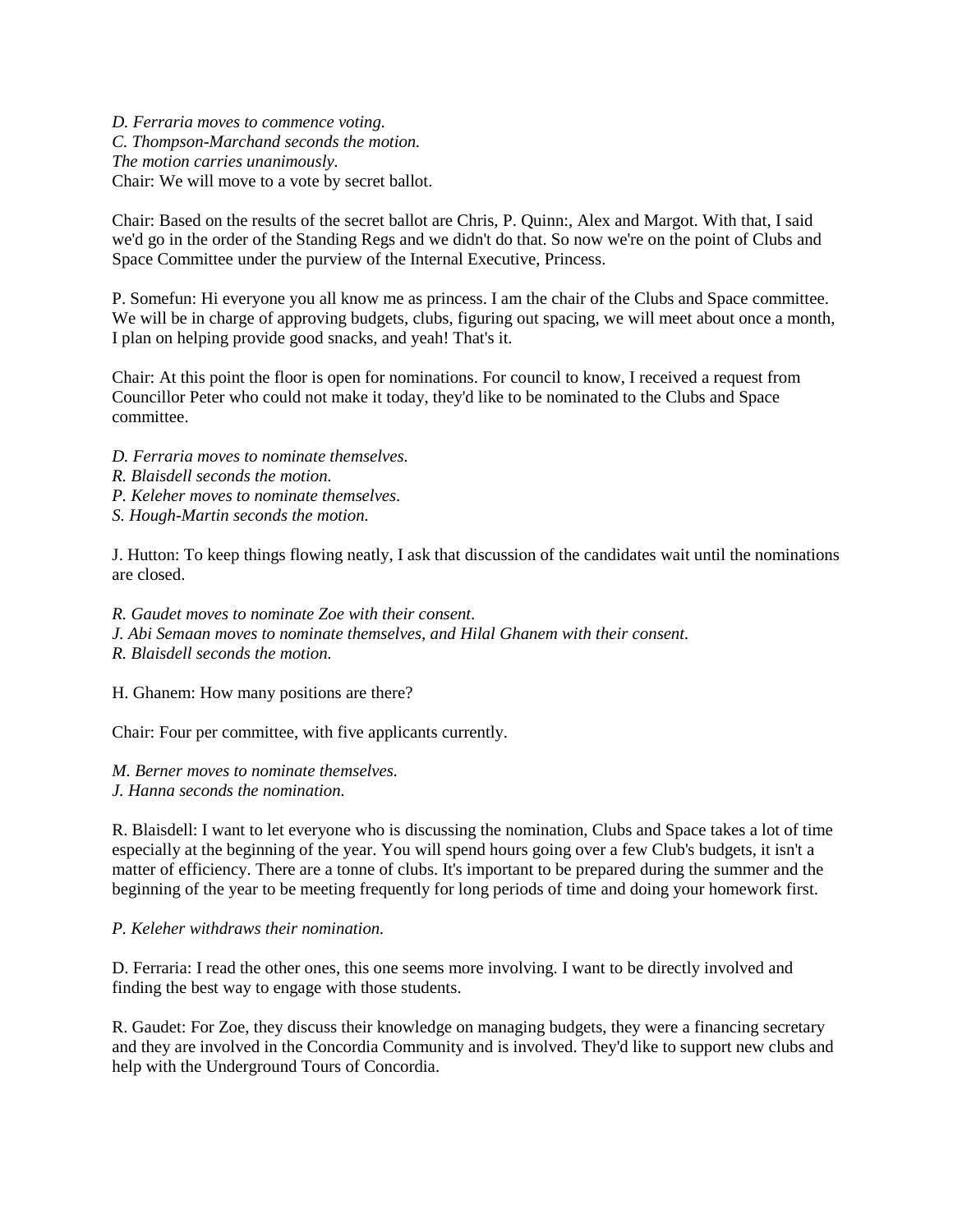J. Abi Semaan: I would put effort into it, and time. I know a lot of people at clubs at Concordia and I'd like to see Clubs be more taken care of. I've heard a lot of complaints from clubs.

Chair: If you sit as an executive on a club, you cannot sit on the Clubs and Space committee, just to ensure nobody is disqualified.

Chair: Did Hilal write anything to you? Okay, no.

M. Berner: I am a club executive.

Chair: Then that makes you ineligible. Peter needs a second for their nomination.

*J. Hanna moves to second Peter's nomination.* 

R. Blaisdell: I want to speak to Peter's candidacy. They are persistent and will show up!

C. Thompson-Marchand: I would like to speak more about Zoe. I've worked with Zoe before on many projects. I want to kind of...it's hard to make a decision when the person is not there but they are extremely dedicated and they know what to do before coming to meetings. They will have informed wellthought of opinions so meetings don't stretch out.

J. Hanna: I'd like to speak to the candidacy of David. As an ENCS representative it's nice to see ENCS people involved. It might be valuable especially since ENCS is known for not being very politically involved. As well as the clubs I'm going to be applying for, I hope that everybody else at least respects the need for a diversity of faculty.

S. Hough-Martin: This is going to be my creaky wheel, gender parity is important on committees. Prioritize all voices, please keep it in mind.

J. Abi Semaan: I'd like to vouch for Hilal. I think they're a very hard-working person. They want to be involved and thought that being involved with Clubs and Space committee would be a good way to do that. I would also like to retract my nomination.

Chair: At this point we have four applicants for four spots.

*J. Haas moves to omnibus the applications. R. Blaisdell sections the motion.*

Chair: All in favor? *The motion carries unanimously.* 

Chair: So at this point, David, Zoe, Hilal and Peter are appointed to Clubs and Space Committee.

Chair: We can move on to the Policy Committee.

M. Clark-Gardner: Hi! So, Policy has four open Councilor seats. We're responsible for the making of bylaws and standing regulations, along with creating policy. It's a heavy committee, you need to be committed. In the summer I will be working on Policy, you don't need to be there but I will be sending things out to prepare for our meetings. It's not necessary to have already done Policy, it's good to have a diverse group. The projects I am working on, and the ones you're interested in are some of the things we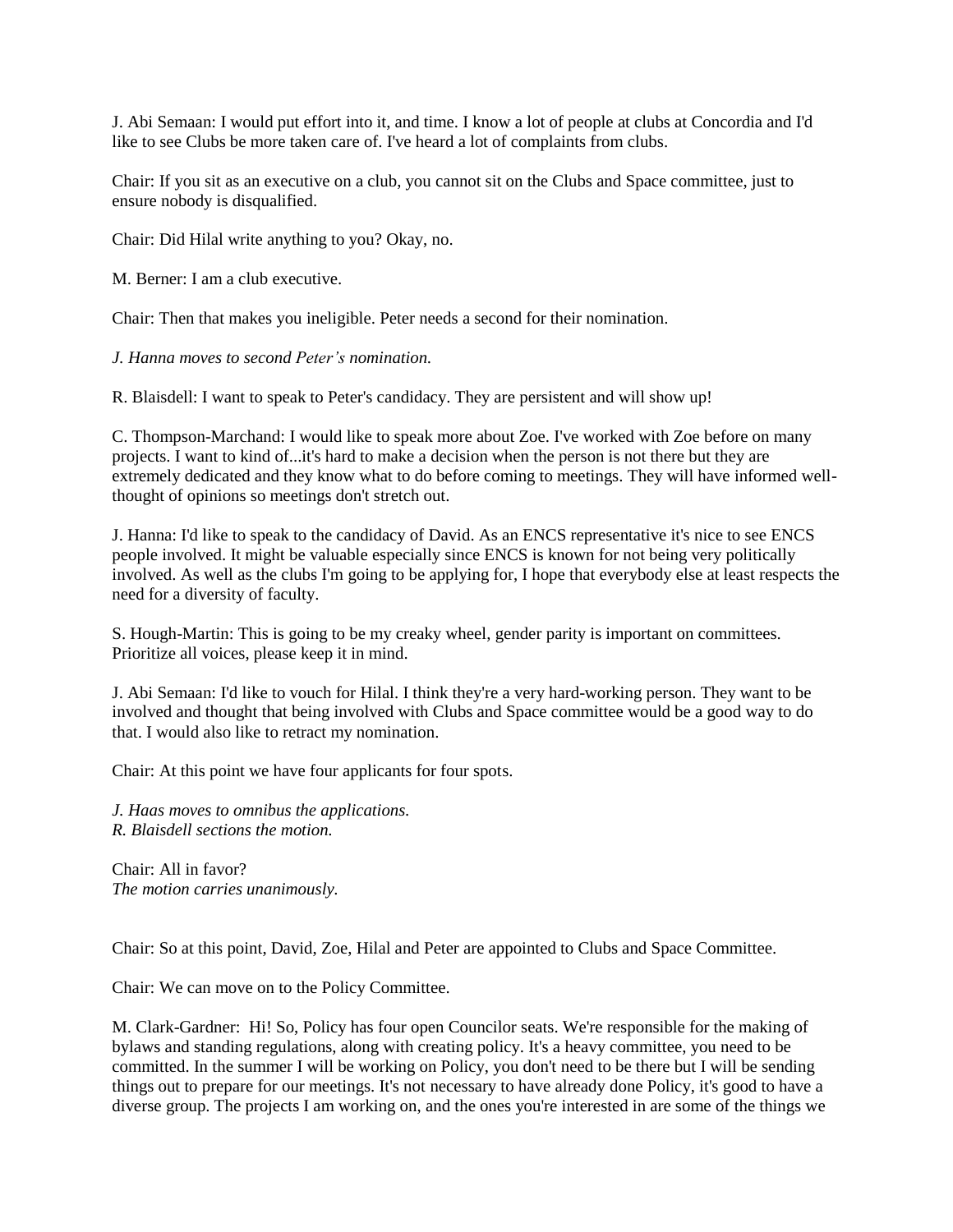will be looking at along with Sexual Code of Conduct, undergraduate policies, electoral reform and looking at contradictions with bylaws. It's a brief overview. I don't want to scare anyone off, but please be prepared to work. It will be a fun year. Chair: The floor's open for nominations.

*C. Owusu-Acheaw moves to nominate P. Quinn: Quinn to the committee with their consent.*

- *C. Kalafatidis seconds the nomination.*
- *M. Berner moves to nominate themselves.*
- *S. Candido seconds the nomination.*
- *J. Hanna moves to nominate themselves.*
- *A. Karasick seconds the nomination.*

J. Haas: What days of the week will Policy meet? M. Clark-Gardner: We will be finding a time.

- *J. Haas moves to nominate themselves.*
- *A. Karasick seconds the nomination.*
- *A. Karasick moves to nominate themselves.*
- *J. Hanna seconds the nomination.*

Chair: We'll move to our motivations.

P. Quinn: I've got experience with Policy-making. I was on the ASFA Policy Committee, we were the ones responsible with putting forth the new bylaws. We've been working on the new sexual harassment policy which will hopefully come out soon. I have experience with that.

M. Berner: I was spearheading the ASFA sexual harassment policy that was recently considered by Policy for the first time a few days ago. I also have worked on policies for the HR committee for the CFC as well as more general CFC policy-making. I actually...really like writing policy and finding discrepancies and get a little geeky about it.

S. Candido: My passion for politics comes from my experiences with policy. I am excited to edit any regulations or bylaws if necessary. I'm committed to working on policy involving sexual violence and electoral reform. I'd like to uphold the structure of the Standing regulations, although in an unrelated case I was the CEO of the Arts and Sciences Association which gave me a good appreciation of how policy works and identify gaps to help benefit students.

J. Haas: Policy is something I'm interested in, and I'd like to get involved in it at a young age. I'm new here at Concordia, so jumping on it now would be really great and it would be good to try to give it a fresh spin.

A. Karasick: I've read the entirety of the bylaws and standing regulations...a little bit too much. I've found a few things that need clarifications. I feel I would be a good addition to this committee.

J. Hanna: Diversity of faculty, I'm the only applicant from Engineering. There are a lot of poli-sci students. I'm passionate about electoral reform; I motioned to add online voting to the agenda for this reason. Also, I love stuff like Policy. Which is why one of the things I'd like to try to do is get an internship to be involved, and my involvement at the model of UN would help.

Chair: Are we all amenable to no more than five minutes of motivating? Thank you.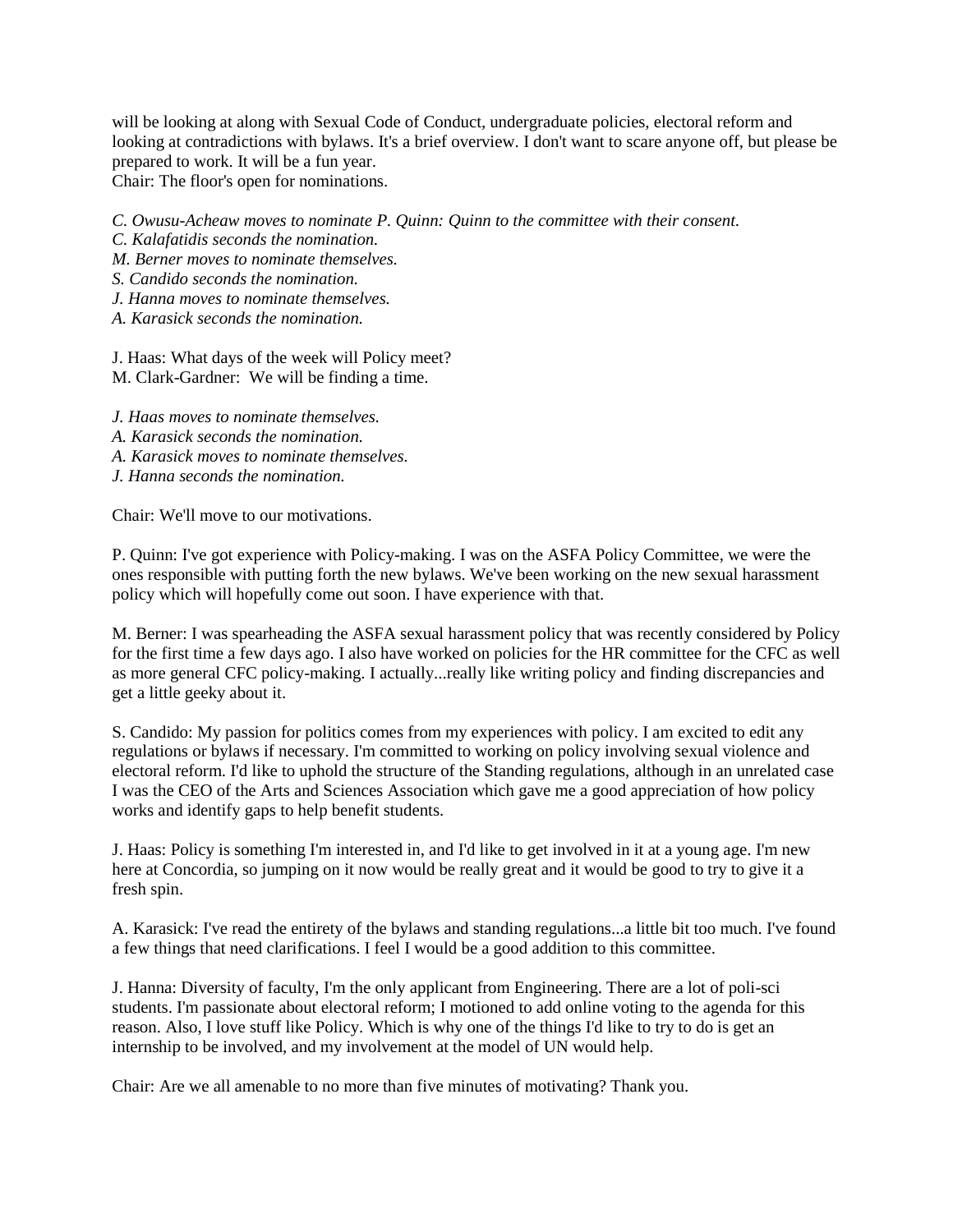M. Clark-Gardner: Electoral reform is a hot topic right now, we are thinking of making an ad hoc committee as an executive already want one. It will be talked about but it won't be the main point, we have a lot of other subjects to work on.

D. Ferraria: I wanted to motivate for James because we had discussed previously their intention on putting forth online voting system and all of these reforms, they made me realize how well-fitting they'd be for this committee. That being said, that's all.

S. Hough-Martin: I'd like to motivate for Margot. Margot has written an incredible policy for ASFA sexual harassment policy, they bring with them a lot of experience in terms of taking a fresh perspective. They are so diligent and they work so hard. I'd also like to motivate for Samantha because their public policies are useful.

C. Kalafatidis: I'd like to motivate for Samantha. They are completing a degree in political science and starting a new degree in Public Policy and Public Affairs. They'd have a very good understanding. I'd like to testify to their character, they are obsessively attentive with policy. I believe Samantha would fulfill that

J. Haas: I'd like to mention Gender parity, we could get exactly 50/50 so I'd like to rescind.

*J. Haas withdraws their nomination. (applause)*

Chair: This is a great learning moment, to remember to use 'jazz hands'.

C. Kalafatidis: I'd also like to motivate for Sam. There's nobody here who will care more about the Policy Committee than Sam.

P. Somefun: I would like to motivate for Margot and Sam and I would have totally motivated for you too Jared, but it's okay. I've worked with Margot before on policy and I know something that is very very important to them is inclusion and diversity on all fronts. Primarily not just when it involves faculty but involving racialized minorities in these conversations. Laws these days don't include a lot of people, like myself and others and non-binary folks. Two thumbs up! Sam I know you and the fact that you are dedicated when you put your mind to something. I am heavy for the two of you.

Chair: We're approaching the end of the five minutes, can we vote or do we maintain the Speaker's List?

M. Berner: Someone said something about me writing the policy, there are a lot of people who wrote on this policy. I want them to be credited.

Chair: Are we amenable to a vote? There are five applicants for four positions. Patrick, Margot, Alex Samantha and James.

Chair: And I will learn all of your names with the end of the night. I promise.

Chair: I will announce the appointees: Patrick, Alex, Samantha and James.

Chair: With that, we can move on to Finance Committee.

J. Hutton: The description of Finance Committee is that it's responsible for overseeing the financial operations of the student union, monitoring its expenditures and revenues. They review them at least once per fiscal year, and manage disbursements from the Special Projects fund. Approval from the Finance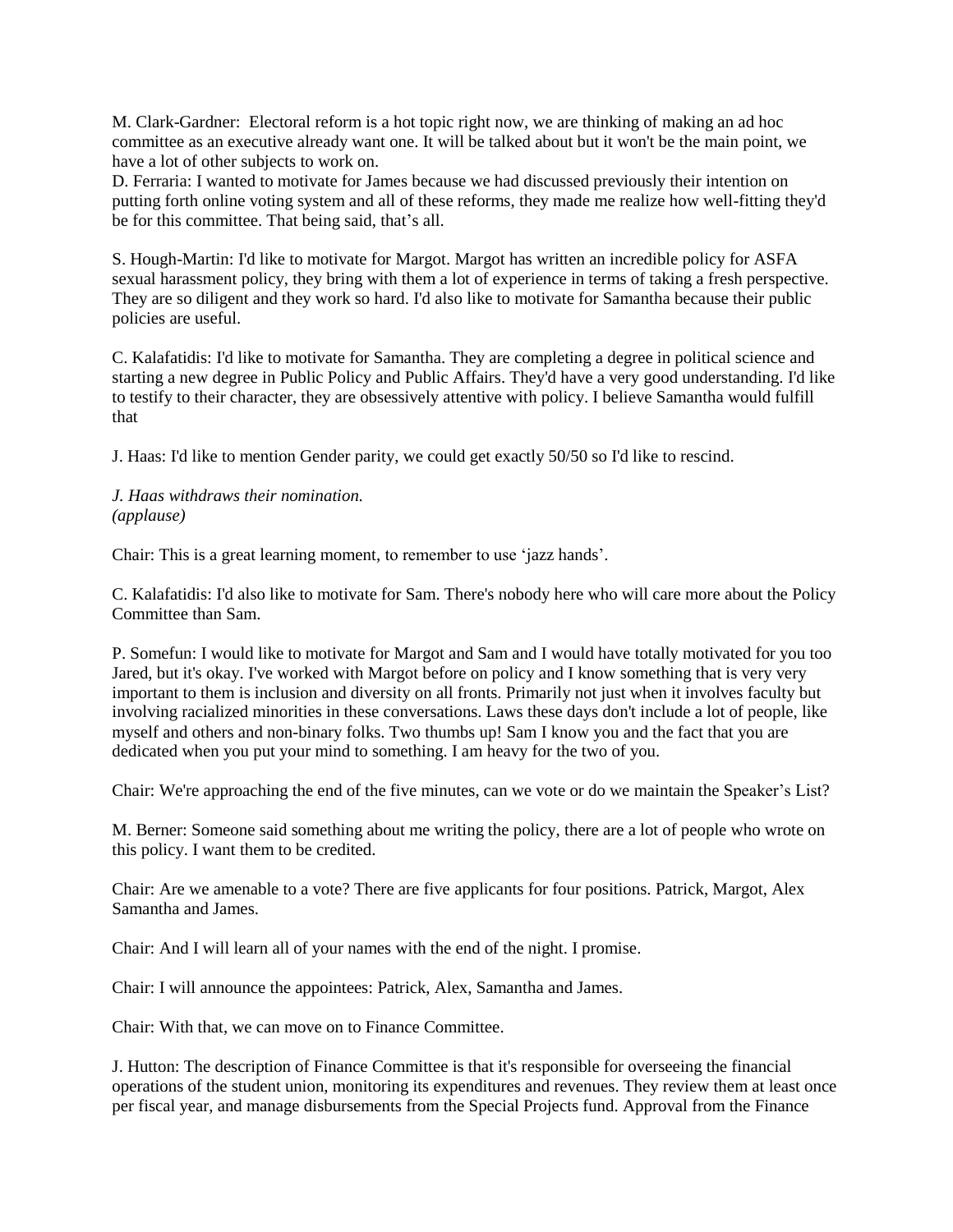Committee is required for any expenditure between 10 and 15 thousand and any special funding in excess of 10 thousand. Some things come up all at once, or a slow trickle. Because the budget process is imminent, if you come to the Finance committee be prepared to work in June and July. I know some people were on Finance last year, if they'd like to share their experiences to set expectations.

- *J. Hanna moves to nominate themselves.*
- *C. Owusu-Acheaw seconds the nomination.*
- *C. Owusu-Acheaw moves to nominate themselves.*
- *A. Karasick seconds the nomination.*
- *A. Karasick moves to nominate themselves.*
- *C. Owusu-Acheaw seconds the nomination.*
- *J. Abi Semaan moves to nominate themselves.*
- *R. Blaisdell seconds the nomination.*
- *R. Gaudet moves to nominate Zoe Zeitouni with their consent.*
- *R. Blaisdell seconds the nomination.*

J. Haas: If I have their consent, I'd like to nominate Margot. M. Berner: For Finance? Sure!

*J. Haas moves to nominate Margot with their consent.* 

Chair: I have James, Caleb, Alex, Jad, Zoe and Margot.

- *R. Blaisdell moves to nominate themselves.*
- *A. Karasick seconds the nomination.*

J. Hanna: I don't know if this is repetitive, but again I think I'm the only engineering student. The same thing applies as last time. I think I'm good with numbers and finances and if it's at all relevant I was raised by two accountants. I think you can trust me to be good with the books. They're auditors. And engineering, I'd like to at least one person from the faculty be involved. What can go wrong?

C. Owusu-Acheaw: I'm a former VP finance of TSSA and former treasurer of the Vanier College association, and the member of board of director.

A. Karasick: I am the former VP finance at the TSSA and have a bit of experience with budget and finance and student organization budgets. I'm very dedicated to ensuring that this money is used to help students as effectively as possible.

J. Abi Semaan: The reason I want to be part of that committee is to ensure that the finances are accounted for perfectly to hold organizations accountable. It would be a skill I'd like to develop.

R. Gaudet: Zoe gave me some highlights. They were the secretary of finance for ASFA, they created and dealt with budgets and monitored expenses, they have a degree of commerce from CEGEP. Personally I've worked with them and they were responsible for finance for the Concordia Underground Tours. It was a mess but they managed to figure it out and keep us going despite having barely any money. They are good and willing to put in the time to figure out situations and they have experience.

M. Berner: I have experience working with the CSU's finances. I could do it. Sounds like fun.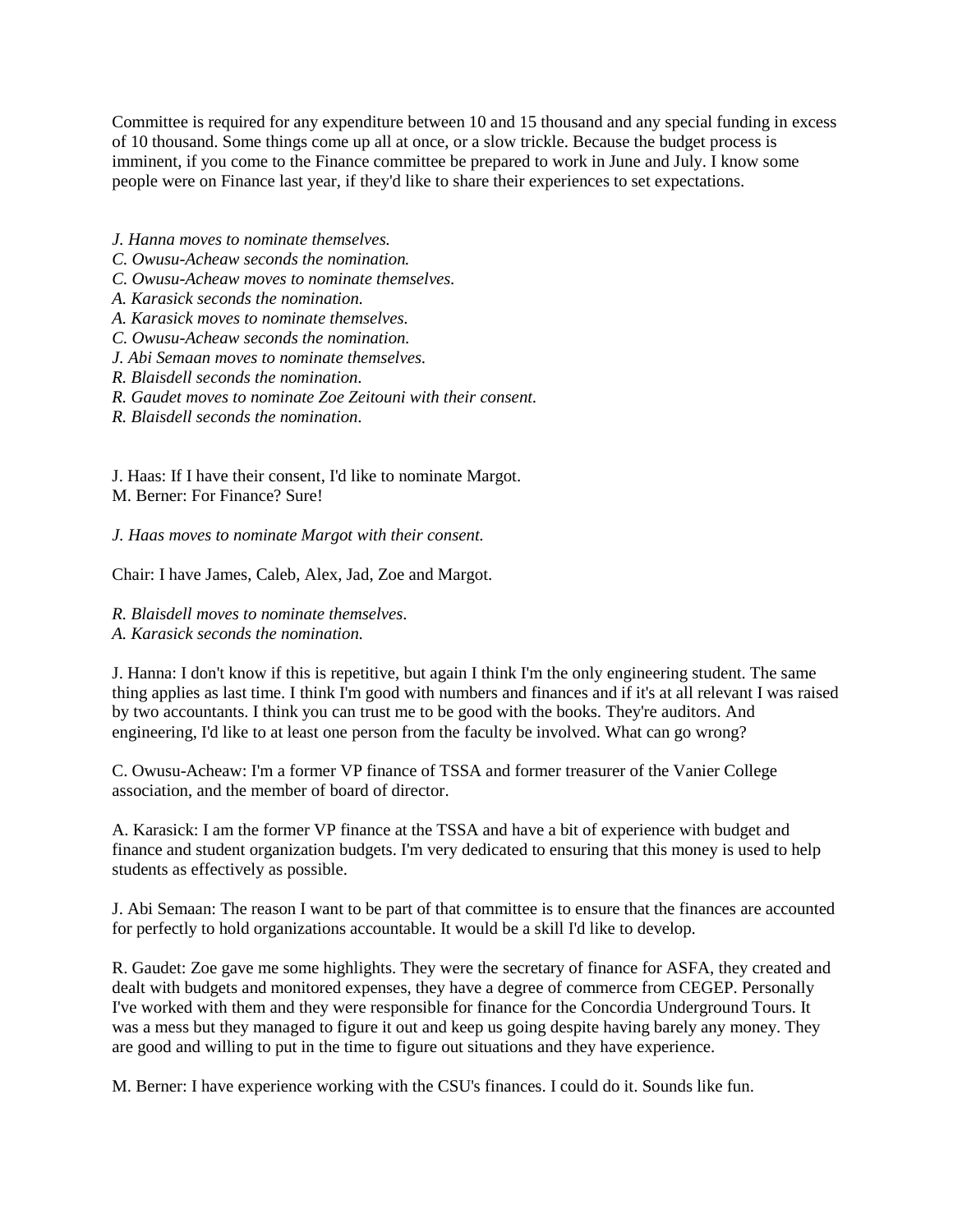R. Blaisdell: I was on Finance Committee this past year, I originally sat on two other committees and resigned from them realizing how much time they took. That's my advice, pick and choose. In all seriousness, I'm a Finance Major, a JMSB student, and have held a variety of jobs at the University involving finances. I've been a signing officer as well so I'm good at keeping things under scrutiny and ensuring finances are well-documented. There were a few things on Finance Committee we didn't get to complete this year. A lot of things I've noticed that I'd like to work on this year, so it's important to me. C. Kalafatidis: First off, my summer's free. I'm down to treat the CSU as a full-time job. I want this experience. On what I've done with TED-EX, we worked with a projected budget of over \$100,000. I helped them trim it down to something more realistic. I grew the debate society to way more funding they ever dealt with. I'm currently working on PSSA's budget, I have lots of experience and I'd love to fix the SPF system. I did figure out how to get it going. It was a giant mess, I know how it was from a clubs experience and I'd like to change that.

C. Thompson-Marchand: I would like to point out, there's a lot of people trying to...or wanting to get into a lot of committees, that's great. But remember, they're supposed to include all councilors. Other people need to join spaces too. For the voters, please privilege those who are not already on committees, and of course, gender parity.

M. Clark-Gardner: I also want to say no committee has gender parity right now. A lot of people on my Policy committee are also on a lot of other committees, please keep into consideration the demands of a heavy committee like Policy.

A. De Carlos: I want to motivate for Margot. They are hard-working and responsible. P. Quinn: Rory works hard not only at the CSU, but they've also been the chair of ASFA and they have a lot of experience in student government.

R. Gaudet: Someone mentioned Special Projects funding, it's done through Student Life and not Finance Committee.

C. Kalafatidis: I'd like to strongly motivate for Caleb. They were on Vanier Student Council and helped fix their budget quite a bit. They brought the PSSA, an organization with bad transparency to being an accountable one, for students.

J. Hutton: I'd like to emphasize that this committee approves large expenditures on sporadic timelines. We need to ensure we don't lose quorum, so please take it seriously to avoid a backlog of large expenditure so we don't end up needing to cancel bills further along the line.

S. Candido: I'd like to vouch for Caleb and for Alex. If anyone knows Caleb they hold true to their core abilities; They have fantastic spreadsheet-generating capacities. At the same time Alex holds a position as VP finance. The student body trusts them to allocate funds and collaborate responsibly, managing where funds and levies go.

S. Hough-Martin: To respond to something, it's great that slaying deficits has been brought up. The CSU has no deficit currently. Only two non-men have been appointed to committees to say it one more time, gender parity is very important. I was the only non-dude on Finance last year, please consider that.

J. Hanna: I would like to speak highly in favor of Caleb. I've had lots of very good experiences with their explaining skills. I will rescind my nomination.

P. Somefun: Am I allowed to ask the candidates questions?